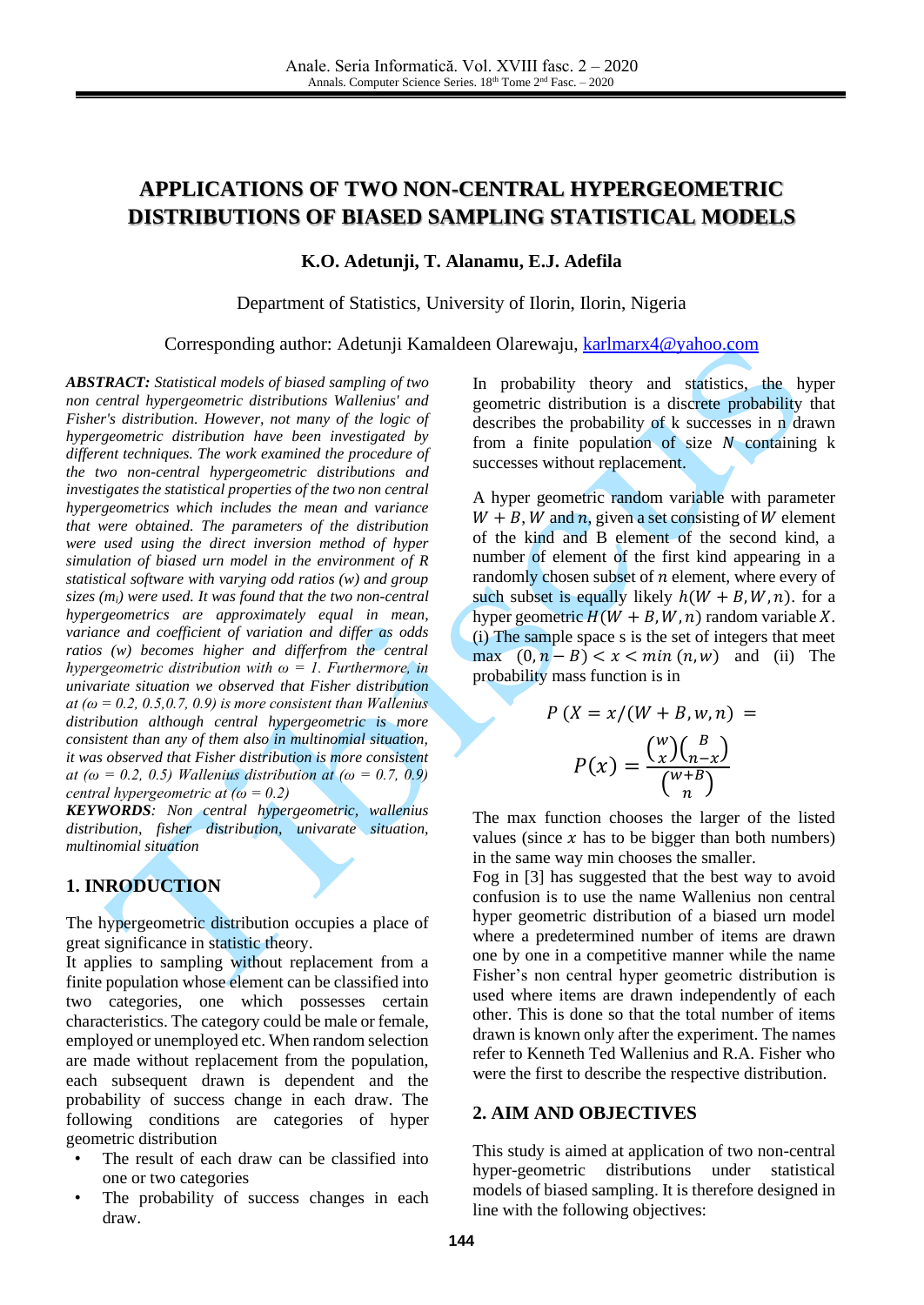1. To examine the procedure of applying the two non – central hyper geometric distributions (Wallenius' and Fisher's distributions.)

2. To investigate the statistical properties of the two non – central hypergeometric distributions such as (mean, variance and coefficient of variation).

3. To compare the coefficient of variation of the two non – central hypergeometric distributions in univariate and multinomial cases

| <b>APPLICATIONS</b>                                                                                                        |                                                                                                                                      |  |  |  |
|----------------------------------------------------------------------------------------------------------------------------|--------------------------------------------------------------------------------------------------------------------------------------|--|--|--|
| <b>Wallenius</b>                                                                                                           | <b>Fishers'</b>                                                                                                                      |  |  |  |
| 1. Wallenius distribution is used in models of natural<br>selection and biased sampling                                    | 1. Fisher's non-central hyper-geometric distribution is useful for<br>models of biased sampling or biased.                           |  |  |  |
| 2. Wallenius' non-central hyper-geometric distribution<br>were used when items are sampled one by one with<br>competition. | 2. Fisher's non-central hyper-geometric distribution can also be<br>used to select on items sampled.                                 |  |  |  |
| 3. The distribution is applicable in random number<br>theory.                                                              | 3. The distribution can also be used for test in contingency tables<br>where a conditional distribution for fixed margin is desired. |  |  |  |

| <b>CONDITIONS</b>                                                                                                                                                                                                             |                                                                                                                                                                                                                                 |
|-------------------------------------------------------------------------------------------------------------------------------------------------------------------------------------------------------------------------------|---------------------------------------------------------------------------------------------------------------------------------------------------------------------------------------------------------------------------------|
| <b>Wallenius</b>                                                                                                                                                                                                              | <b>Fishers'</b>                                                                                                                                                                                                                 |
| different kinds of items without replacement.                                                                                                                                                                                 | 1. Items are taken randomly from a finite source containing 1. Items are taken randomly from a finite source containing<br>different kinds of items without replacement.                                                        |
| 2. Items are drawn one by one.                                                                                                                                                                                                | 2. Items are taken independently of each other. Whether one<br>item is taken is independent of whether another item is taken.<br>Whether one item is taken before, after, or simultaneously with<br>another item is irrelevant. |
| draw is equal to its fraction of the total weight of all items its weight. The weight of an item depends only on its kind.<br>that have not yet been taken at that moment. The weight of<br>an item depends only on its kind. | 3. The probability of taking a particular item at a particular 3. The probability of taking a particular item is proportional to                                                                                                |
| 4. The total number $n$ of items to take is fixed<br>independent of which items happen to be taken first.                                                                                                                     | and 4. The total number $n$ of items that will be taken is not known<br>before the experiment.                                                                                                                                  |
|                                                                                                                                                                                                                               | 5. $n$ is determined after the experiment and the conditional<br>distribution for $n$ known is desired.                                                                                                                         |

## **3. METHODOLOGY**

## **Central Hypergeometric Distribution**

Suppose  $X_1$  and  $X_2$  represent two independent binomial random variables with parameter  $(m_1, \pi)$ and  $(m_2, \pi)$  respectively. Then  $X_1 + X_2$  has a binomial distribution with parameters  $N = m + m<sub>2</sub>$ and  $\pi$ . The conditional distribution of  $X_1$  given  $X_1$  +  $X_2 = n$  is the univariate central hypergeometric distribution and is derived as follows;

$$
P(X_1 = x_1) = {m_1 \choose x_1} \pi^{x_1} (1 - \pi)^{m_1 - x_1}
$$

$$
P(X_2 = x_2) = {m_2 \choose x_2} \pi^{x_2} (1 - \pi)^{m_2 - x_2}
$$

$$
P(X_1 + X_2 = n) = {m_1 + m_2 \choose n} \pi^n (1 - \pi)^{m_1 + m_2 - n}
$$

Now if we let  $x_1 = x$  and  $x_2 = n - x$ . then the conditional distribution becomes;

$$
P(X_1 = x | n) = \frac{{\binom{m_1}{x}} \pi^x (1-\pi)^{m_1-x}}{{\binom{m_1+m_2}{n}} \pi^x (1-\pi)^{m_2-x}}}{\binom{m_1+m_2}{n}} \frac{1}{\pi^n (1-\pi)^{m_1+m_2-n}}
$$

Collecting the exponent x together leads to;

$$
P(X_1 = x | n) = \frac{\binom{m_1}{x} \binom{m_2}{n-x}}{\binom{m_1 + m_2}{n}}
$$

which is the required mass function with support; $\max(0, m_1 + n - N) \le X \le \min(m_1, n)$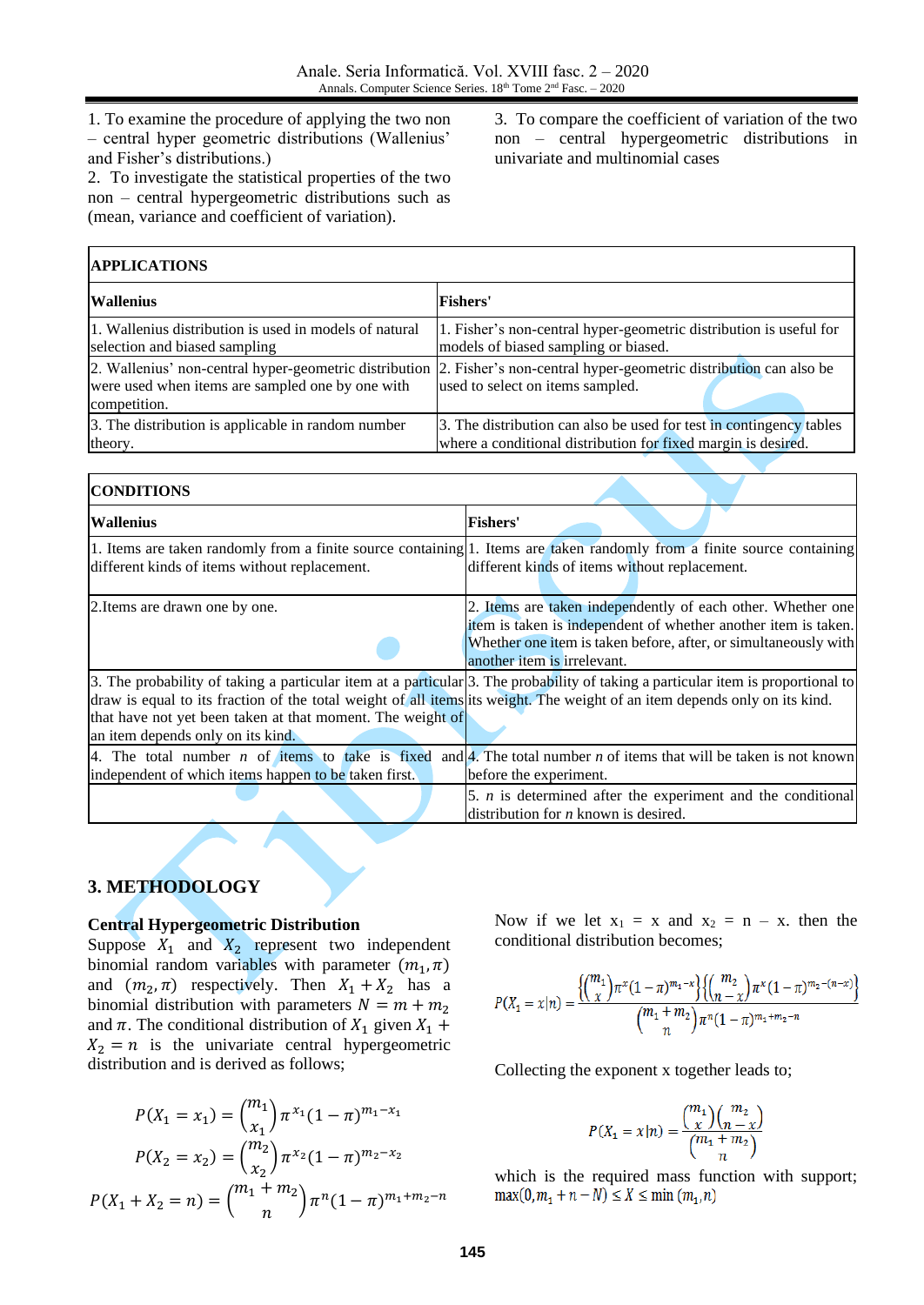**For univariate central hypergeometric distribution,** the above p.m.f has the corresponding mean and variance respectively.

$$
E(x) = \frac{nM_1}{N}
$$

$$
V(x) = \frac{nM_1(N - M_1)(N - m)}{N^2(N - 1)}
$$

**For the multinomial hypergeometric distribution,** the p.m.f is as follow;

$$
\prod_{i=1}^c \frac{\binom{M_i}{m_i}}{\binom{N}{n}}
$$

The corresponding mean and variance are;

$$
E(x) = \frac{nM_i}{N}
$$

$$
V(x) = \frac{nM_i(N - M_i)(N - m)}{N^2(N - 1)}
$$

The above p.m.f can be extended based on the violation of equal probability assumption of the two binomial random variables, then this leads to noncentral hypergeometric distribution since the distribution of the sum is no longer binomial. The proof according to ([Law03]) is;

$$
P(X_1 = x | n) = \frac{{\binom{m_1}{x}} \pi_1^x (1 - \pi_1)^{m_1 - x} {\binom{m_2}{n-x}} \pi_2^{n-x} (1 - \pi_2)^{m_2 - (n-x)}}{\sum_j {\binom{m_1}{j}} \pi_1^j (1 - \pi_1)^{m_1 - j} {\binom{m_2}{n-j}} \pi_2^{n-j} (1 - \pi_2)^{m_2 - (n-j)}}
$$

Collecting the exponent x together again leads to;

$$
P(X_1 = x | n) = \frac{\binom{m_1}{x} \binom{m_2}{n-x} \binom{\overline{\pi}_1 (1 - \overline{\pi}_2)}{\overline{\pi}_2 (1 - \overline{\pi}_1)} x}{\sum_j \binom{m_1}{j} \binom{m_2}{n-j} \binom{\overline{\pi}_1 (1 - \overline{\pi}_2)}{\overline{\pi}_2 (1 - \overline{\pi}_1)} y}
$$

Put

$$
\omega = \frac{\pi_1 (1 - \pi_1)}{\pi_2 (1 - \pi_1)}
$$

then;

$$
P(X_1 = x | n) = \frac{\binom{m_1}{x} \binom{m_2}{n-x} \omega^x}{\sum_j \binom{m_1}{j} \binom{m_2}{n-j} \omega^j}
$$

## **Univariate fishers' non-central hypergeometric distribution**

The above p.m.f was referred to as the extended hypergeometric distribution by [\[2\],](#page-7-1) where is the noncentrality parameter. However, the above non-central hypergeometric was given the name fishers hypergeometric distribution by [\[3\].](#page-7-0)

The corresponding mean and variance according to [\[6\]](#page-7-2) are;

$$
E(X; \omega) = \frac{P_1(\omega)}{P_0(\omega)}
$$

$$
V(X; \omega) = \frac{P_2(\omega)}{P_0(\omega)} - \{P_1(\omega)/P_0(\omega)\}^2
$$

Where  $P_r(\omega)$  is the polynomial  $P_r(\omega) = \sum_j {m_1 \choose j} {m_2 \choose n-j} j^r \omega^j$ 

The moments about the origin are expressible as;

$$
\mu_r(\omega) = \frac{P_r(\omega)}{P_0(\omega)}
$$

## **Multinomial Fisher Non-Central Hypergeometric Distribution**

Suppose that  $X_1 \sim M(m_1, \pi_1)$  and  $X_2 \sim M(m_2, \pi_2)$  are independent random variables on k categories each. Then the conditional distribution of given  $X_1 + X_2 = n_{\text{that}} X = X_{\text{1}}$  as follows;

In the above equation equal probability assumption is assumed and thus the probabilities will cancel out.

For the **multinomial fishers hypergeometric** case where the equal probability is not assumed, the resultant p.m.f follows from the univariate case provided above.

$$
P(X = X_1 | n) = \frac{\binom{m_1}{x}\binom{m_2}{n-x}}{\binom{m_1 + m_2}{n}}
$$

([MN89]) defined the p.m.f as;

$$
P(X = X_1|n) = \frac{\binom{m_1}{x}\binom{m_2}{n-x}\omega_1^{x_1}\dots\omega_k^{x_k}}{\sum_j \binom{m_1}{j}\binom{m_2}{n-j}\omega_1^{j_1}\dots\omega_k^{j_k}}
$$

Where

$$
\omega_j = \frac{\pi_{1j}\pi_{2k}}{\pi_{2j}\pi_{1k}}
$$

The corresponding approximate relationship between the mean and variance according to [\[6\]](#page-7-2) is

$$
\frac{E(X_{1j}, X_{2k})}{E(X_{2j}, X_{1k})} = \omega_j = \frac{\mu_{1j}\mu_{2k} - \sigma_{jk}}{\mu_{2j}\mu_{1k} - \sigma_{jk}}
$$

Where,

$$
\sigma_{jk} = cov\big(X_{1j}, X_{1k}\big) = -cov\big(X_{1j}, X_{2k}\big)
$$

Is negative for  $j \leq k$ 

The covariance matrix  $\Sigma$  may be approximated quite accurately as follows. If we let the vector  $\zeta$  with components  $\zeta_{\text{given}}$  by;

$$
\frac{1}{\zeta_j} = \frac{1}{\mu_{1j}} + \frac{1}{\mu_{2j}}
$$

The approximate  $\Sigma$  is then given in terms of  $\mathbf{S}_{\text{by}}$ ;

$$
\widehat{\Sigma} = \frac{n}{n-1} \{ diag(\zeta) - \zeta \zeta'/\zeta.\}
$$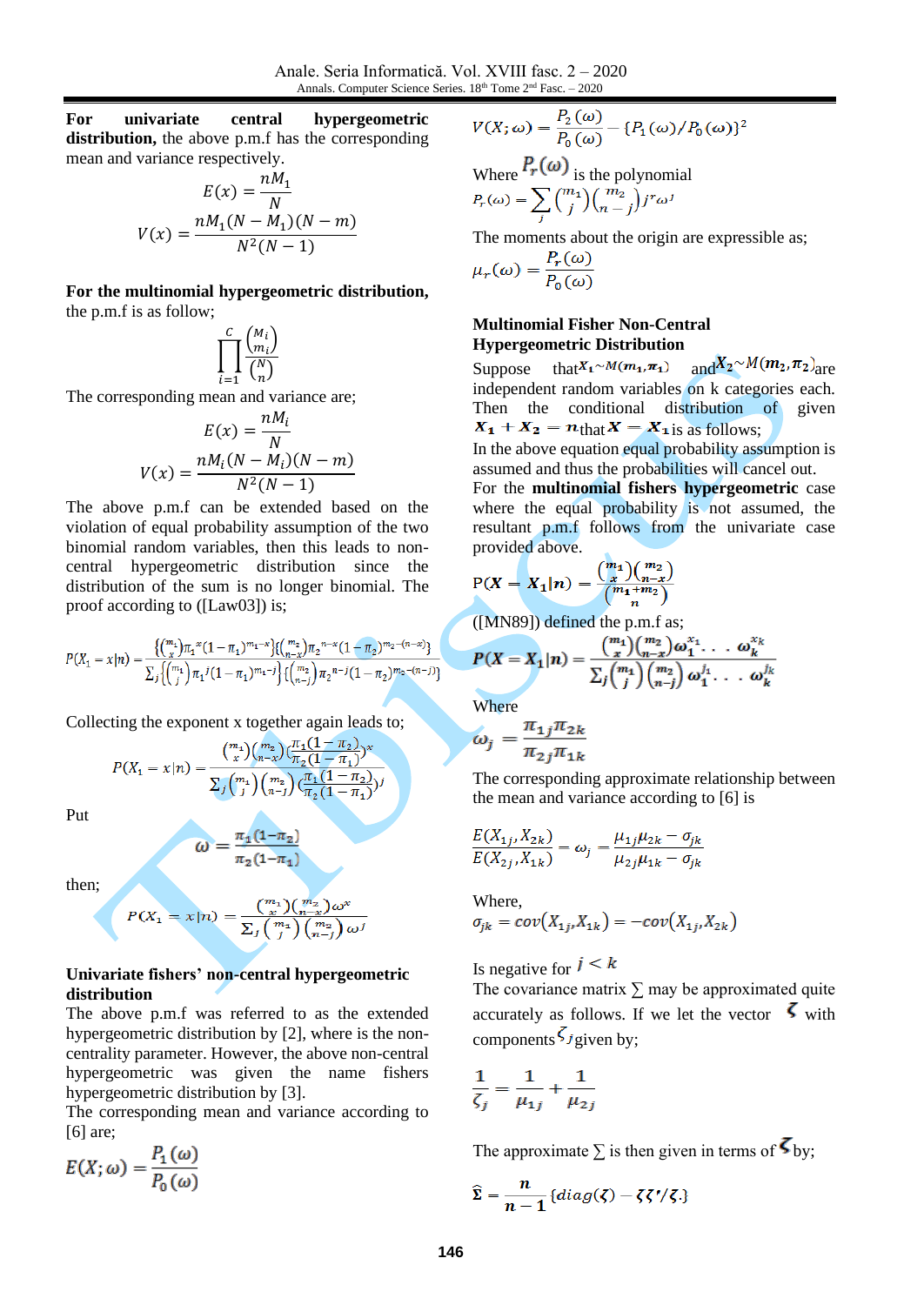## **Univariate Wallenius Non-Central Hypergeometric Distribution**

The noncentral hypergeometric distribution is the name given by [\[7\]](#page-7-3) to a distribution constructed by supposing that in sampling without replacement the probability of drawing a white ball given that there are  $m_1$  white and  $m_2$  black balls is not  $p$  but  $p/[p + \omega(1 - p)]_{\text{with}} \omega \neq 1$ 

The mathematical analysis following from this assumption is complicated. Starting from the recurrence relationship;

$$
P(X = x|m_1, m_2, N)
$$
  
= 
$$
\frac{pP(X = x - 1|m_1 - 1, m_2 - 1, N - 1)}{p + \omega(1 - p)}
$$
  
+ 
$$
\frac{\omega(1-p)P(X = x|m_1, m_2 - 1, N - 1)}{p + \omega(1 - p)}
$$

Wallenius obtained the formular;

$$
P(X = x) = {m_1 \choose x} {m_2 \choose n-x} \int_0^1 (1-t^c)^x (1-t^{\omega/c})^{n-x} dt
$$

With  $c = [m_1 - x + \omega(N - m_1 - n + x)]^{-1}$ 

For the univariate case with  $\omega > 1$ , [\[3\]](#page-7-0) indicated that it may be more efficient to solve;

$$
\left(1 - \frac{\mu_1}{m_1}\right)^{1/\omega_1} = \left(1 - \frac{\mu_2}{m_2}\right)^{1/\omega_2} = \dots \left(1 - \frac{\mu_k}{m_k}\right)^{1/\omega_k}
$$

An approximation to the variance can be obtained by approximating Wallenius' non-central hypergeometric distribution with a Fisher's noncentral hypergeometric distribution with the same mean and using an approximate formula given by [\[5\]](#page-7-4) for the variance of the latter distribution;

$$
\sigma^2 \approx \sigma_F^2 = \frac{Nab}{(N-1)(mb + (N-m)a)}
$$
  

$$
a = \mu(m-\mu), b = (n-\mu)(\mu+N-n-m)
$$

This approximation is good when w is near 1 and n is far from N .

## **Multinomial Wallenius Non-central Hypergeometric Distribution**

Accordingly [\[1\]](#page-7-5) extended the univariate Wallenius distribution to the multinomial case given by;

$$
P(X = x) = \prod_{i=1}^{k} {m_i \choose x_i} \int_0^1 \prod_{i=1}^{k} \left(1 - t^{\frac{\omega_i}{d}}\right)^{x_i} dt
$$

$$
d = \omega(m - x)
$$

Where, 
$$
\mathbf{m} = (m_1, m_2, \dots, m_k), \mathbf{x} = (x_1, x_2, \dots, x_k),
$$
  
 $\boldsymbol{\omega} = (\omega_1, \omega_2, \dots, \omega_k)$ 

The approximate mean and variance for Wallenius was derived by [\[3\]](#page-7-0) using;

$$
\mu_{iv} = \mu_{i(v-1)} + p_{iv}(\mu_{v-1})
$$

Where,

$$
\boldsymbol{\mu}_{v}=(\mu_{1},\mu_{2},\ldots,\mu_{k})
$$

**Notations**

 $x = (x_1, x_2, \ldots x_k)$ is the number of balls drawn of each color

 $\boldsymbol{\omega} = (\omega_1, \omega_2, \dots, \omega_k)$ is the initial number of balls of each color in the urn

 $m = (m_1, m_2, \ldots, m_k)$ 

is the weight or odds of balls of each Color

 $n = \sum_{n=1}^{\infty}$  is the total number of balls drawn  $k =$  is the number of colors

 $N =$  is the total number of balls in urn before sampling

# **4. SIMULATION STUDY**

In this study the direct inversion method of  $$ statistical software were used with varying Odds ratio and group sizes. The aim is to investigate and compare the statistical properties (mean, variance and coefficient of variation) of the two non-central hypergeometric distributions in relation to the central hypergeometric distribution. Also to investigate the consistency nature of the distributions with Random number generated of (10, 50, 100, 500, 1000) were also considered. The samples generated were replicated 1000 times to ensure stability of the results.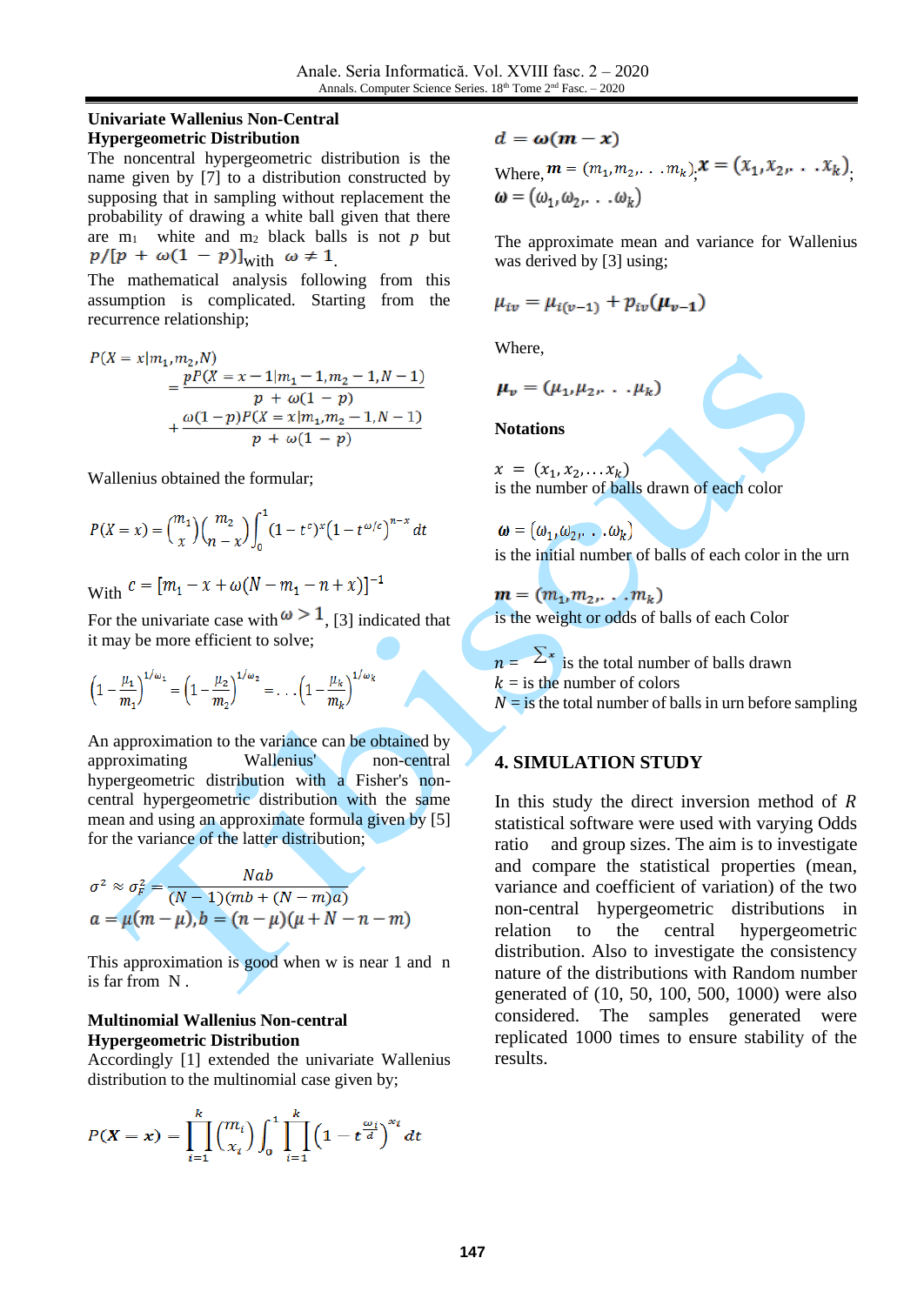Anale. Seria Informatică. Vol. XVIII fasc. 2 – 2020 Annals. Computer Science Series. 18th Tome 2<sup>nd</sup> Fasc. - 2020

# **RESULTS AND DISCUSSIONS**

| <b>Table 1</b> Univariate Case: <b>Mean</b> result of simulation based on; $m_1 = 80$ ; $m_2 = 20$ ; $n=20$ ; $0 < \omega < 1$ | 10000 |  |
|--------------------------------------------------------------------------------------------------------------------------------|-------|--|
|                                                                                                                                |       |  |

| Random number | Odds ratio     | Wallenius    | Fisher       | Central Hypergeometric |
|---------------|----------------|--------------|--------------|------------------------|
| generated     | ω              | Distribution | Distribution | Distribution           |
| 10            | $\omega = 0.2$ | 10.12        | 11.01        | 16                     |
|               | $\omega = 0.5$ | 13.71        | 14.01        | 16                     |
|               | $\omega = 0.7$ | 14.89        | 15.02        | 16                     |
|               | $\omega = 0.9$ | 15.69        | 15.72        | 16                     |
| 50            | $\omega = 0.2$ | 10.12        | 11.01        | 16                     |
|               | $\omega = 0.5$ | 13.71        | 14.01        | 16                     |
|               | $\omega = 0.7$ | 14.89        | 15.02        | 16                     |
|               | $\omega = 0.9$ | 15.69        | 15.72        | 16                     |
| 100           | $\omega = 0.2$ | 10.12        | 11.01        | 16 <sub>1</sub>        |
|               | $\omega = 0.5$ | 13.71        | 14.01        | 16                     |
|               | $\omega = 0.7$ | 14.89        | 15.02        | 16                     |
|               | $\omega = 0.9$ | 15.69        | 15.72        | 16                     |
| 500           | $\omega = 0.2$ | 10.12        | 11.01        | 16                     |
|               | $\omega = 0.5$ | 13.71        | 14.01        | 16                     |
|               | $\omega = 0.7$ | 14.89        | 15.02        | 16                     |
|               | $\omega = 0.9$ | 15.69        | 15.72        | 16                     |
| 1000          | $\omega = 0.2$ | 10.12        | 11.01        | 16                     |
|               | $\omega = 0.5$ | 13.71        | 14.01        | 16                     |
|               | $\omega = 0.7$ | 14.89        | 15.02        | 16                     |
|               | $\omega = 0.9$ | 15.69        | 15.72        | 16                     |

Univariate Case: Coefficient of variation results of simulation  $m_1 = 80$ ;  $m_2 = 20$ ;  $n = 20$ ;  $\omega = 0.2$ 

| Random        | Wallenius    | Fisher       | Central        |
|---------------|--------------|--------------|----------------|
| <b>Number</b> | distribution | distribution | hypergeometric |
| generated     |              |              | distribution   |
| 10            | 17.9505      | 16.52444     | 10.05842       |
| 50            | 17.9505      | 16.52444     | 10.05842       |
| 100           | 17.9505      | 16.52444     | 10.05842       |
| 500           | 17.9505      | 16.52444     | 10.05842       |
| 1000          | 17.9505      | 16.52444     | 10.05842       |



Fig 1: Plot of coefficient of variation at Various Random sample generated of odds ratio = 0.2.

## **Table 2 Table 3**

Univariate Case: Coefficient of variation results of simulation



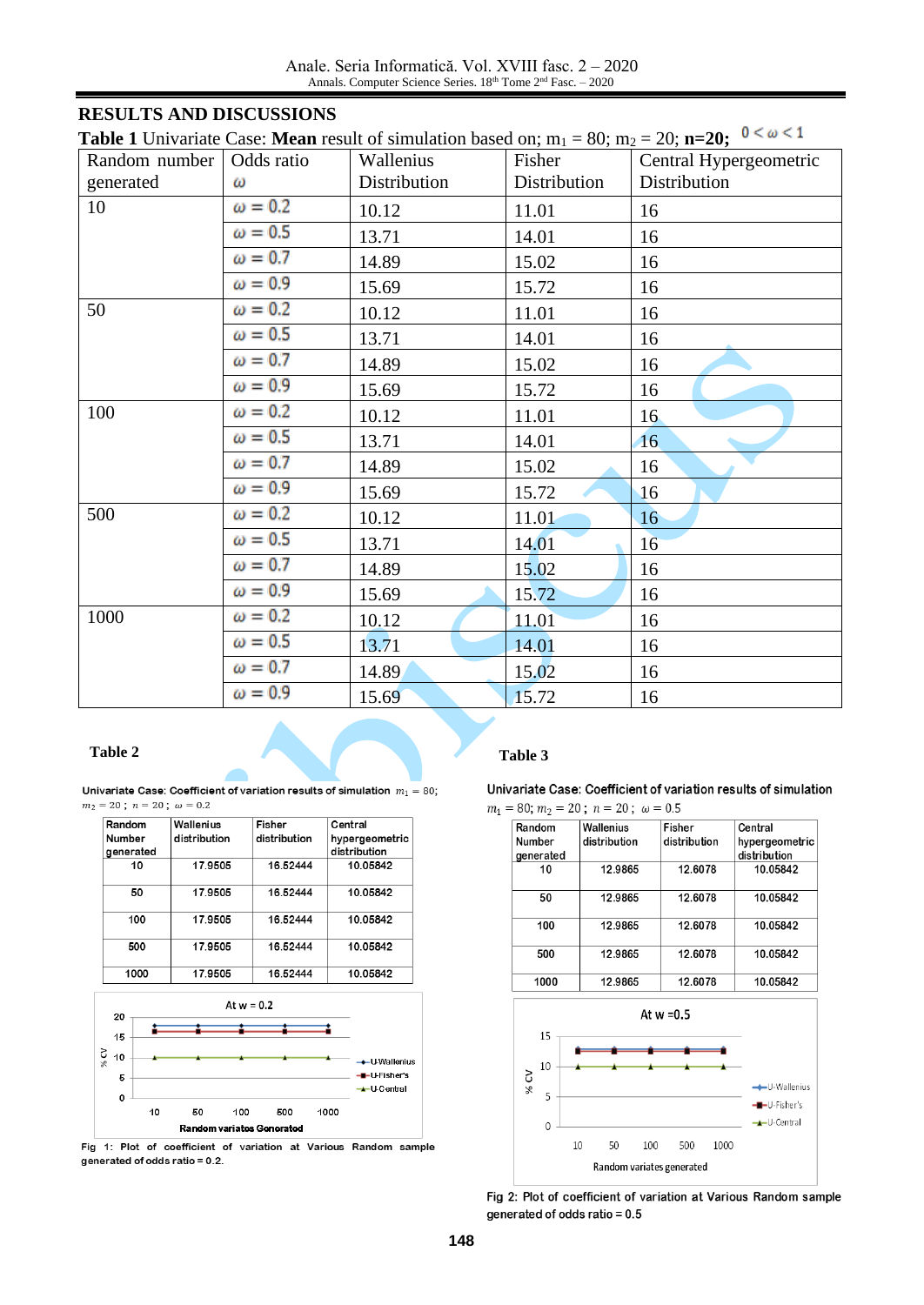#### **Table 4**

Univariate Case: Coefficient of variation results of simulation  $m_1 = 80; m_2 = 20; n = 20; \omega = 0.7$ 

| Random    | Wallenius    | <b>Fisher</b> | Central        |
|-----------|--------------|---------------|----------------|
| Number    | distribution | distribution  | hypergeometric |
| generated |              |               | distribution   |
| 10        | 11.4958      | 11.33781      | 10.05842       |
| 50        | 11.4958      | 11.33781      | 10.05842       |
| 100       | 11.4958      | 11.33781      | 10.05842       |
| 500       | 11.4958      | 11.33781      | 10.05842       |
| 1000      | 11.4958      | 11.33781      | 10.05842       |
|           |              |               |                |



Fig 3: Plot of coefficient of variation at Various Random sample generated of odds ratio = 0.7

#### **Table 6**

| Multinomial Case: Mean result of simulation based on    |
|---------------------------------------------------------|
| $(80,20,30,40);$ $\omega = (0.2,0.5,0.7,0.9);$ $n = 20$ |

 $m_i =$ 

|           | Odds           | Wallenius    | Fisher       | Central             |
|-----------|----------------|--------------|--------------|---------------------|
| Random    | ratio          | Distribution | Distribution | hypergeomatric      |
| Number    | ω              |              |              | <b>Distribution</b> |
| generated |                |              |              |                     |
| 10        | $\omega = 0.2$ | 4.08         | 4.3          | 9.41                |
|           | $\omega = 0.5$ | 2.46         | 2.5.         | 2.35                |
|           | $\omega = 0.7$ | 5.04         | 5.0          | 3.53                |
|           | $\omega = 0.9$ | 8.43         | 8.2          | 4.71                |
| 50        | $\omega = 0.2$ | 4.08         | 4.3          | 9.41                |
|           | $\omega = 0.5$ | 2.46         | 2.5          | 2.35                |
|           | $\omega = 0.7$ | 5.04         | 5.0          | 3.53                |
|           | $\omega = 0.9$ | 8.43         | 8.2          | 4.71                |
| 100       | $\omega = 0.2$ | 4.08         | 4.3          | 9.41                |
|           | $\omega = 0.5$ | 2.46         | 2.5          | 2.35                |
|           | $\omega = 0.7$ | 5.04         | 5.0          | 3.53                |
|           | $\omega = 0.9$ | 8.43         | 8.2          | 4.71                |
| 500       | $\omega = 0.2$ | 4.08         | 4.3          | 9.41                |
|           | $\omega = 0.5$ | 2.46         | 2.5          | 2.35                |
|           | $\omega = 0.7$ | 5.04         | 5.0          | 3.53                |
|           | $\omega = 0.9$ | 8.43         | 8.2          | 4.71                |
| 1000      | $\omega = 0.2$ | 4.08         | 4.3          | 9.41                |
|           | $\omega = 0.5$ | 2.46         | $2.5\,$      | 2.35                |
|           | $\omega = 0.7$ | 5.04         | 5.0          | 3.53                |
|           | $\omega = 0.9$ | 8.43         | 8.2          | 4.71                |

#### **Table 7**

#### **Table 5**

Univariate Case: Coefficient of variation results of simulation  $m_1 = 80$ ;  $m_2 = 20$ ;  $n = 20$ ;  $\omega = 0.9$ 

| Random    | <b>Wallenius</b> | <b>Fisher</b> | Central        |
|-----------|------------------|---------------|----------------|
| Number    | distribution     | distribution  | hypergeometric |
| generated |                  |               | distribution   |
| 10        | 10.45329         | 10.41393      | 10.05842       |
|           |                  |               |                |
| 50        | 10.45329         | 10.41393      | 10.05842       |
|           |                  |               |                |
| 100       | 10.45329         | 10.41393      | 10.05842       |
|           |                  |               |                |
| 500       | 10.45329         | 10.41393      | 10.05842       |
|           |                  |               |                |
| 1000      | 10.45329         | 10.41393      | 10.05842       |
|           |                  |               |                |



Fig 4: Plot of coefficient of variation at Various Random sample generated of odds ratio = 0.9

Multinomial Case: Variance results of simulation based on  $m_1$  =  $(80, 20, 30, 40)$ ;  $\omega = (0.2, 0.5, 0.7, 0.9)$ ;  $n = 20$ 

| Random    | Odds           | Wallenius    | Fisher       | Central      |
|-----------|----------------|--------------|--------------|--------------|
| number    | ratio          | Distribution | Distribution | Hypergeom    |
| generated | ω              |              |              | etric        |
|           |                |              |              | Distribution |
| 10        | $\omega = 0.2$ | 3.0          | 3.11         | 4.42         |
|           | $\omega = 0.5$ | 1.89         | 1.92         | 1.84         |
|           | $\omega = 0.7$ | 3.18         | 3.17         | 2.58         |
|           | $\omega = 0.9$ | 4.07         | 4.04         | 3.19         |
| 50        | $\omega = 0.2$ | 3.0          | 3.11         | 4.42         |
|           | $\omega = 0.5$ | 1.89         | 1.92         | 1.84         |
|           | $\omega = 0.7$ | 3.18         | 3.17         | 2.58         |
|           | $\omega = 0.9$ | 4.07         | 4.04         | 3.19         |
| 100       | $\omega = 0.2$ | 3.0          | 3.11         | 4.42         |
|           | $\omega = 0.5$ | 1.89         | 1.92         | 1.84         |
|           | $\omega = 0.7$ | 3.18         | 3.17         | 2.58         |
|           | $\omega = 0.9$ | 4.07         | 4.04         | 3.19         |
| 500       | $\omega = 0.2$ | 3.0          | 3.11         | 4.42         |
|           | $\omega = 0.5$ | 1.89         | 1.92         | 1.84         |
|           | $\omega = 0.7$ | 3.18         | 3.17         | 2.58         |
|           | $\omega = 0.9$ | 4.07         | 4.04         | 3.19         |
| 1000      | $\omega = 0.2$ | 3.0          | 3.11         | 4.42         |
|           | $\omega = 0.5$ | 1.89         | 1.92         | 1.84         |
|           | $\omega = 0.7$ | 3.18         | 3.17         | 2.58         |
|           | $\omega = 0.9$ | 4.07         | 4.04         | 3.19         |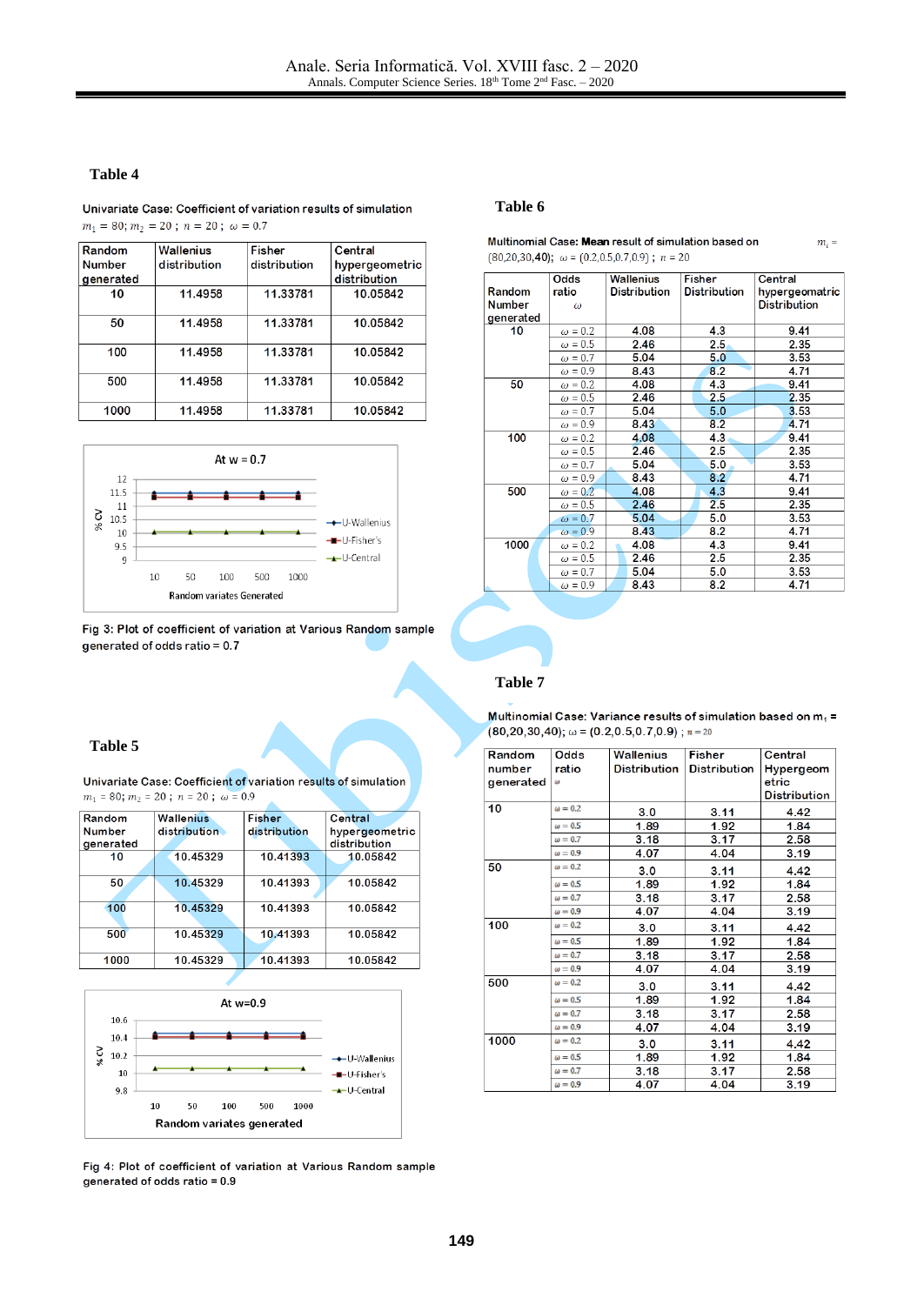#### **Table 8**

| Multinominal Case: Coefficient of Variation result of simulation  |
|-------------------------------------------------------------------|
| <b>based on</b> $m_i = (80,20,30,40)$ ; $\omega = (0.2)$ $n = 20$ |

| Random        | Wallenius    | Fisher       | Central        |
|---------------|--------------|--------------|----------------|
| <b>Number</b> | distribution | distribution | hypergeometric |
| generated     |              |              | distribution   |
| 10            | 42.45223     | 41.01207     | 22.34197       |
| 50            | 42.45223     | 41.01207     | 22.34197       |
| 100           | 42.45223     | 41.01207     | 22.34197       |
| 500           | 42.45223     | 41.01207     | 22.34197       |
| 1000          | 42.45223     | 41.01207     | 22.34197       |



Fig 5: Plot of coefficient of variation for Multinomial Distribution at Various Random sample generated and Odds ratio = 0.2.

Multinomial Case: Coefficient of Variation result of simulation **based on**  $m_i = (80, 20, 30, 40)$ ;  $\omega = (0.5)$   $n = 20$ 

| Random                     | Wallenius    | <b>Fisher</b> | Central                        |
|----------------------------|--------------|---------------|--------------------------------|
| <b>Number</b><br>generated | distribution | distribution  | hypergeometric<br>distribution |
| 10                         | 55.88507     | 55.42563      | 57.72196                       |
| 50                         | 55.88507     | 55.42563      | 57.72196                       |
| 100                        | 55.88507     | 55.42563      | 57.72196                       |
| 500                        | 55.88507     | 55.42563      | 57.72196                       |
| 1000                       | 55.88507     | 55.42563      | 57.72196                       |



Fig 6: Plot of coefficient of variation for Multinomial Distribution at Various Random sample generated and Odds ratio = 0.5.

### **Table 10**

Multinomial Case: Coefficient of Variation result of simulation based on  $m_i = (80, 20, 30, 40); \omega = (0.7) n = 20$ 

| Random              | Wallenius    | Fisher       | Central                        |
|---------------------|--------------|--------------|--------------------------------|
| Number<br>generated | distribution | distribution | hypergeometric<br>distribution |
| 10                  | 35.38205     | 35.60899     | 45.50249                       |
| 50                  | 35.38205     | 35.60899     | 45.50249                       |
| 100                 | 35.38205     | 35.60899     | 45.50249                       |
| 500                 | 35.38205     | 35.60899     | 45.50249                       |
| 1000                | 35.38205     | 35.60899     | 45.50249                       |



Fig 7: Plot of coefficient of variation for Multinomial Distribution at Various Random sample generated and Odds ratio = 0.7

### **Table 9 Table 11**

Multinomial Case: Coefficient of Variation result of simulation based on  $m_i = (80, 20, 30, 40);$   $\omega = (0.9) n = 20$ 

| Random              | Wallenius    | Fisher       | Central                        |
|---------------------|--------------|--------------|--------------------------------|
| Number<br>generated | distribution | distribution | hypergeometric<br>distribution |
| 10                  | 23.93148     | 24.51189     | 37.92053                       |
| 50                  | 23.93148     | 24.51189     | 37.92053                       |
| 100                 | 23.93148     | 24.51189     | 37.92053                       |
| 500                 | 23.93148     | 24.51189     | 37.92053                       |
| 1000                | 23.93148     | 24.51189     | 37.92053                       |



Fig 8: Plot of coefficient of variation for Multinomial Distribution at Various Kandom sample generated and Odds ratio =  $0.9$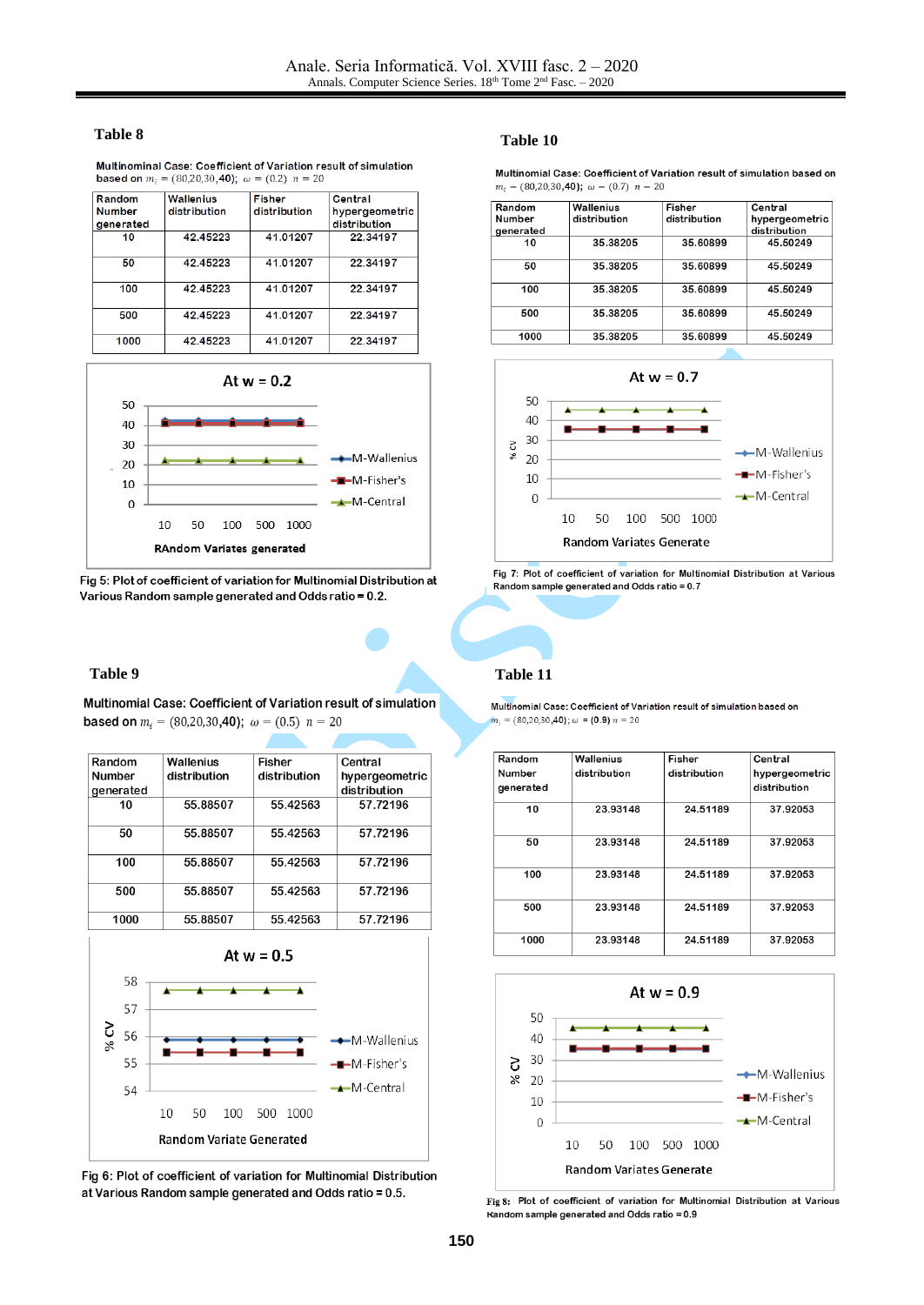# **5. DISCUSSION**

The simulation result in table 1 and 6-9 show that with respect to random sample generated (10, 50, 100, 500, 1000) the estimated mean, the variance and coefficient of variation are approximately the same for the two non-central distributions with varying odds ratios ( $\omega = 0.2, 0.5, 0.7, 0.9$ ).

In table 1 and  $6 - 9$ , the non-central hypergeometric distribution (Wallenius and Fishers') posses a closely approximately estimate of mean, variance and coefficient of variation differ from central hypergeometric distribution.

In univariate cases, table  $2 - 5$  and figure  $1 - 4$ , it was observed that Fishers distribution at ( $\omega$  = 0.2, 0.5, 0.7, 0.9) is more consistent than Wallenius distribution although central hypeergeometric is more better.

In multinomial cases, table  $8 - 11$  and figure 5 -8, it was observed that Fisher distribution is more consistent at  $\omega$  =0.5, Wallenius distribution at  $\omega$ = 0.7, 0.9 and central hypergeometric distribution at  $\omega = 0.2$ .

# **CONCLUSION**

From the aforementioned, it can be concluded that:

- The two non  $-$  central hypergeometric distributions (Wallenius and Fishers') are approximately equal in estimated mean, variance and co efficient of variation with respect to random sample generated.
- The difference between the two non  $$ central hypergeometric distributions becomes higher when the odd ratio close to 1
- The two non  $-$  central hypergeometric distributions differ from the central hypergeometric when odd ratio is 1
- The two non central hypergeometric distributions approximately each other when they have same mean than when they have same ratio
- In univariate case, Fisher distribution are more consistent than Wallenius distribution while in multinomial case both distribution perform differently.

## **REFERENCES**

- <span id="page-7-5"></span>[1] **Chesson J. A. -** A non - central multinomial hypergeometric distribution arising from biased sampling with application to selective predation. Pg (795 - 797), 1976.
- <span id="page-7-1"></span>[2] **Fishers R. A. -** The mathematical theory of probabilities and its application to frequency - curves and statistical method Vol 1 New York; Macmillan, 1935.
- <span id="page-7-0"></span>[3] **Fog A. -** "Calculation methods for Wallenius Non-centrall hypergeometric Distribution" communication ins Statistics Simulation and computation 37 (2): 258 – 273, 2008.
- [4] **Lawal H. B. -** "Categorical Data Analysis with SAS and SPSS Applications. St Cloud University, 2003.
- <span id="page-7-4"></span>[5] **Levin B. -** "Compound multinomial likelihood functions are uni - model: proof of a conjecture of I. J. Good, Animals of statistics, 5, 79-87 [5.8.5], 2007.
- <span id="page-7-2"></span>[6] **Mc cullagh . P. and Nelder J. A.** - "Generalized linear models, London; Chappman & Hall (11.1.1), 1989.
- <span id="page-7-3"></span>[7] **Wallenius K.T. -** Biased Sampling. The noncentral hypergeometric Distribution Ph.D. thesis, Stanford university, Stanford C.A, 1963.